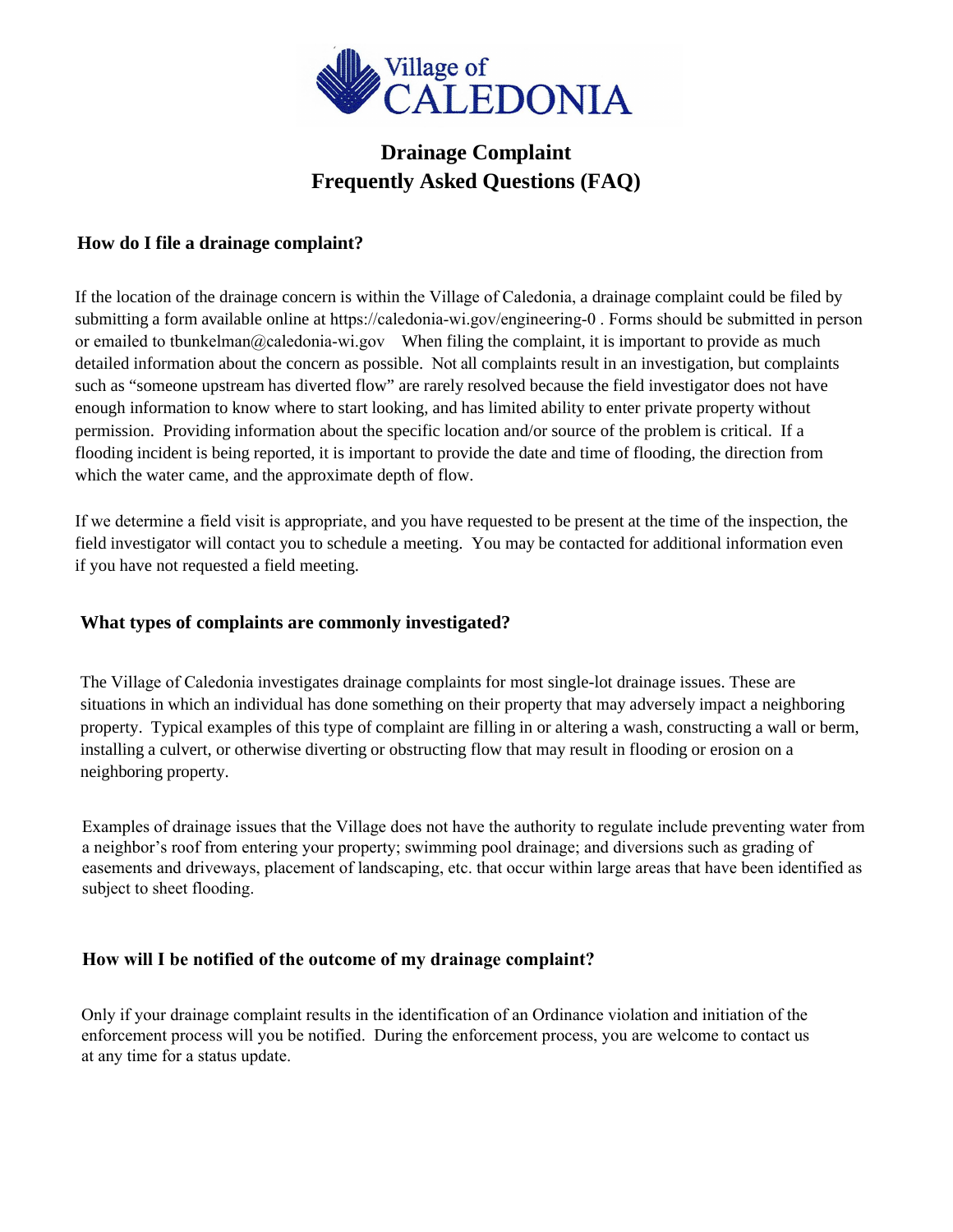|                                            | <b>Drainage Complaint Form</b>                                                | Village of Caledonia<br>5043 Chester Lane<br>Racine, WI 53402<br>p: (262) 835.4451<br>www.caledonia-wi.gov |  |  |  |  |  |  |
|--------------------------------------------|-------------------------------------------------------------------------------|------------------------------------------------------------------------------------------------------------|--|--|--|--|--|--|
| <b>Complaint Date:</b>                     | Occurrence Date:                                                              |                                                                                                            |  |  |  |  |  |  |
|                                            |                                                                               |                                                                                                            |  |  |  |  |  |  |
| Name:                                      |                                                                               |                                                                                                            |  |  |  |  |  |  |
| Address: ________________________________  | Work Phone: _________________________________                                 |                                                                                                            |  |  |  |  |  |  |
|                                            |                                                                               |                                                                                                            |  |  |  |  |  |  |
|                                            |                                                                               |                                                                                                            |  |  |  |  |  |  |
| <b>Site Information</b>                    |                                                                               |                                                                                                            |  |  |  |  |  |  |
|                                            | Please select Property Type: Commercial $\Box$ Farm $\Box$ Residential $\Box$ |                                                                                                            |  |  |  |  |  |  |
|                                            |                                                                               |                                                                                                            |  |  |  |  |  |  |
|                                            |                                                                               |                                                                                                            |  |  |  |  |  |  |
|                                            |                                                                               |                                                                                                            |  |  |  |  |  |  |
|                                            |                                                                               |                                                                                                            |  |  |  |  |  |  |
|                                            |                                                                               |                                                                                                            |  |  |  |  |  |  |
| <b>Detailed Description of the Problem</b> |                                                                               |                                                                                                            |  |  |  |  |  |  |
|                                            |                                                                               |                                                                                                            |  |  |  |  |  |  |
|                                            |                                                                               |                                                                                                            |  |  |  |  |  |  |
|                                            |                                                                               |                                                                                                            |  |  |  |  |  |  |
|                                            |                                                                               |                                                                                                            |  |  |  |  |  |  |

All documents presented as evidence should be turned in with the application and will become property of the **Village of Caledonia**

\_\_\_\_\_\_\_\_\_\_\_\_\_\_\_\_\_\_\_\_\_\_\_\_\_\_\_\_\_\_\_\_\_\_\_\_\_\_\_\_\_\_\_\_\_\_\_\_\_\_\_\_\_\_\_\_\_\_\_\_\_\_\_\_\_\_\_\_\_\_\_\_\_\_\_\_\_\_\_\_\_\_\_\_\_\_\_\_\_\_\_\_\_\_\_\_\_\_\_\_\_\_\_\_\_\_\_\_\_\_\_\_\_\_\_\_\_\_

## **Certification:\_\_\_\_\_\_\_\_\_\_\_\_\_\_\_\_\_\_\_\_\_\_\_\_\_\_\_\_\_\_\_\_\_\_\_\_\_\_\_\_\_\_\_\_\_\_\_\_\_\_\_\_\_\_\_\_\_\_\_\_\_\_\_\_\_\_\_\_\_\_\_\_\_\_\_\_\_**

I certify that the information contained in this form is, to the best of my knowledge, correct and represents a complete and accurate statement. By signing below, I agree to allow Village staff on site to review and verify the above information (if needed).

\_\_\_\_\_\_\_\_\_\_\_\_\_\_\_\_\_\_\_\_\_\_\_\_\_\_\_\_\_\_\_\_\_\_\_\_\_\_\_\_\_\_\_\_\_\_\_\_\_\_\_\_\_\_\_\_\_\_\_\_\_\_\_\_\_\_\_\_\_\_\_\_\_\_\_\_\_\_\_\_\_\_\_\_\_\_\_\_